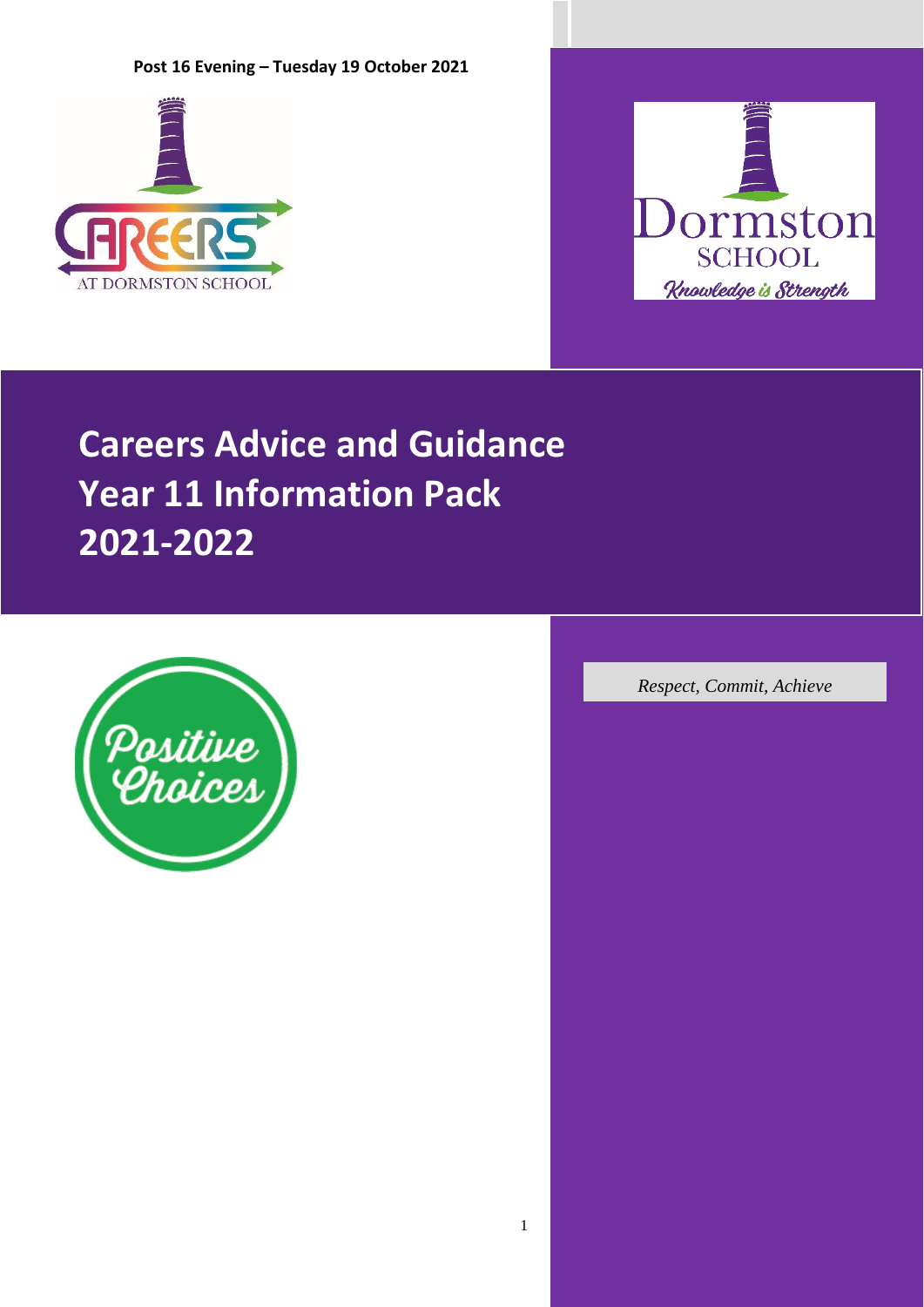# **What are the choices available to you Post 16?**

# **Careers support and guidance available in school**

# **16-18 Education and the Law**

**In the past, you had the option to leave school when you were 16. However, in 2013, the participation age was raised so you were required to stay in some form of education or training until at least their 18th birthday – and most will stay until the end of that college or school year anyway. This is to give you more skills and options for your future.**

**Mrs Bassan** – Assistant Head Teacher – Responsibility for Year 11 GCSE Strategy. [ibassan@dormston.dudley.sch.uk](mailto:ibassan@dormston.dudley.sch.uk)

**Mrs Dawes** – Careers Leader. Based in Careers Office (D2) [ldawes@dormston.dudley.sch.uk](mailto:ldawes@dormston.dudley.sch.uk)

**Mr Small** - Independent Careers Advisor, Youth Education & Training Initiative (YETI). Based in Careers Hub (PLC) by appointment only on selected dates. [Pete@theyetiltd.com](mailto:Pete@theyetiltd.com)

The staff named above are here to provide support, advice and guidance in helping you make your Post 16 choices – i.e. what you will do when you have left Dormston. We will deliver a programme to inform you of the different options available to you. We advise that you take advantage of all the school events/after-school sessions/activities to help you make the right choice for you.

There is a dedicated careers noticeboard in the Atrium. Please make sure you check this regularly as this will be updated weekly with details of college open events, course information, after school sessions and apprenticeship vacancies.

We also have a Careers Hub in the PLC. This is a quiet spce where you can do research, look at careers resources and get support and advice. You will need to see Mrs Dawes in D2 if you wish to access this area.

**Parents, relatives and your subject teachers will also be able to guide and support you but ultimately it will be your responsibility to research the different options availabe to you and your decision on your future pathway.**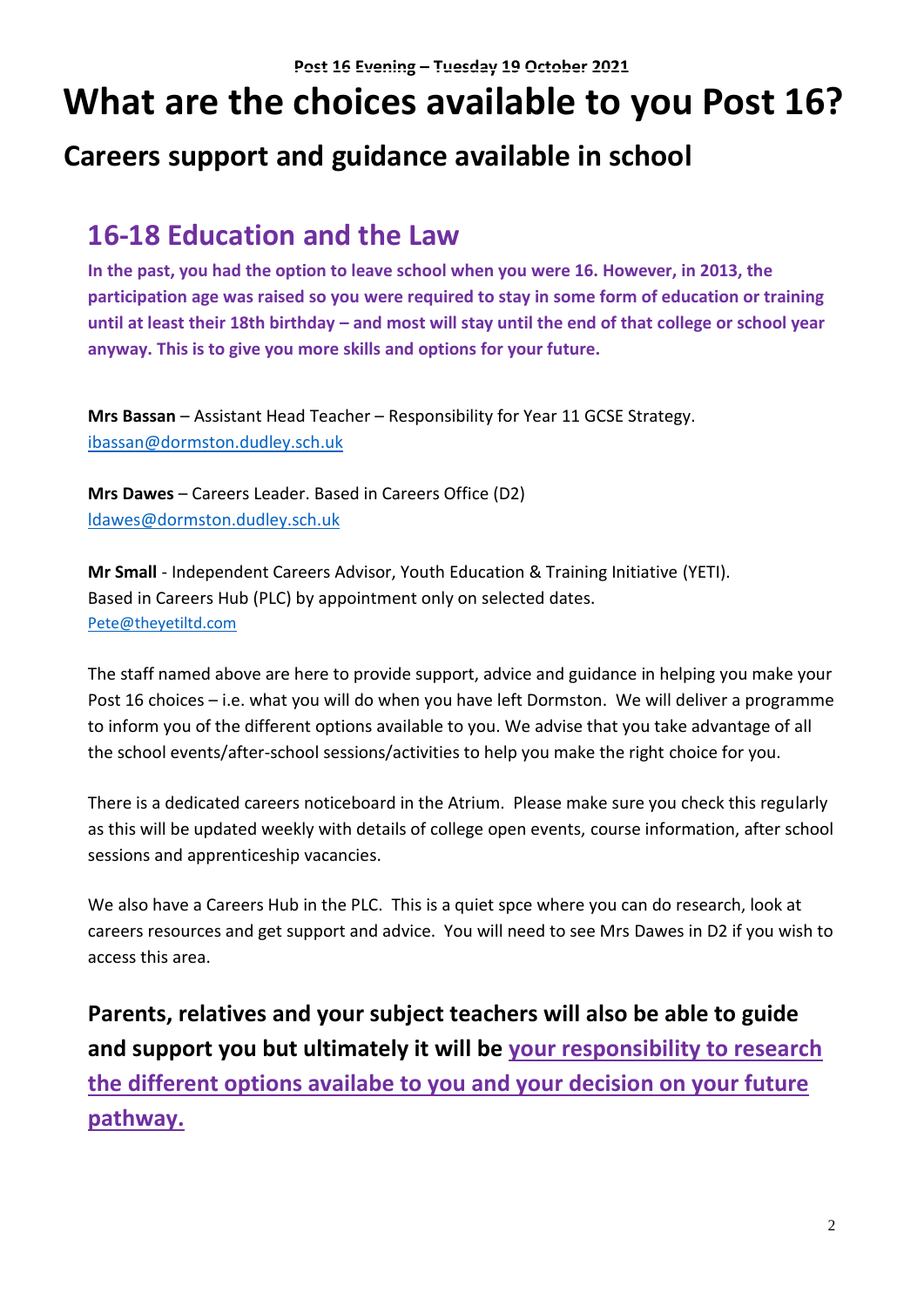# ➢ **Sixth Form – A Levels**

Sixth Forms can be attached to a secondary school or they can be a college. You choose to study A Levels for a two year period. Usually you opt to study 3-4 academic subjects. For example: English Language, English Literature, Maths, Biology, Chemistry, Physics, Law, Sociology, Psychology, Business, Economics, Computing, Languages, Drama, Music, Art, and many more. These are excellent qualifications that are valued by employers and universities. A Levels offer a great route to degree level study. If you want to study A Levels the requirement is usually at least 5 (or more) GCSEs including English and Maths at level 5 or higher. Different colleges/courses may vary so you would need to check what entry requirements are needed. If you are unsure you can meet the grades required, speak to your subject teacher for advice.

**Local Sixth Forms** attached to schools include Bishop Milner, Ounsdale, Wolverhampton Girl's High, Wolverhampton Grammar School, Oldswinford Hospital School (OSH), Royal School, Central Saint Michaels Sixth Form and Thomas Telford.

**Local Sixth Form colleges** include King Edwards Stourbridge, Dudley Sixth, Halesowen and Wolverhampton.

# ➢ **College – BTEC and Vocational Courses**

These types of courses are usually related to a broad employment area such as business, engineering, IT, health and social care. They often lead to specific jobs such as hairdressing, accounting, professional cookery or plumbing. These qualifications are ideal if you have a particular career in mind. Again these courses usually studied for two years.

If you want to go down the BTEC/Vocational route the requirement is usually at least 5 (or more) GCSEs at level 4 or higher. Different colleges/courses may vary so you would need to check what entry requirements are needed. If you are unsure you can meet the grades required, speak to your subject teacher for advice.

# **Local colleges offering these courses include Dudley, Halesowen, Wolverhampton and Sandwell. There are also a number of UTC (University Technical Colleges) in the area.**

#### ➢ **T Levels**

T Levels are new courses which started in September 2020, and are equivalent to 3 A Levels. These 2-year courses have been developed in collaboration with employers and businesses so that the content meets the needs of industry and prepares you for work. T Levels will offer you a mixture of classroom learning and 'on-the-job' experience during an industry placement of at least 315 hours (approximately 45 days). They will provide the knowledge and experience needed to open the door into skilled employment, further study or a higher apprenticeship.

Courses currently on offer at local providers include Childcare and Education; Construction Design, Surveying and Planning; Science and Health Care and Digital. Please see individual college websites for full course details.

**Local colleges offering these courses include, Dudley, Halesowen and Thomas Telford UTC (Wolverhampton) and Health Futures UTC (West Bromwich)**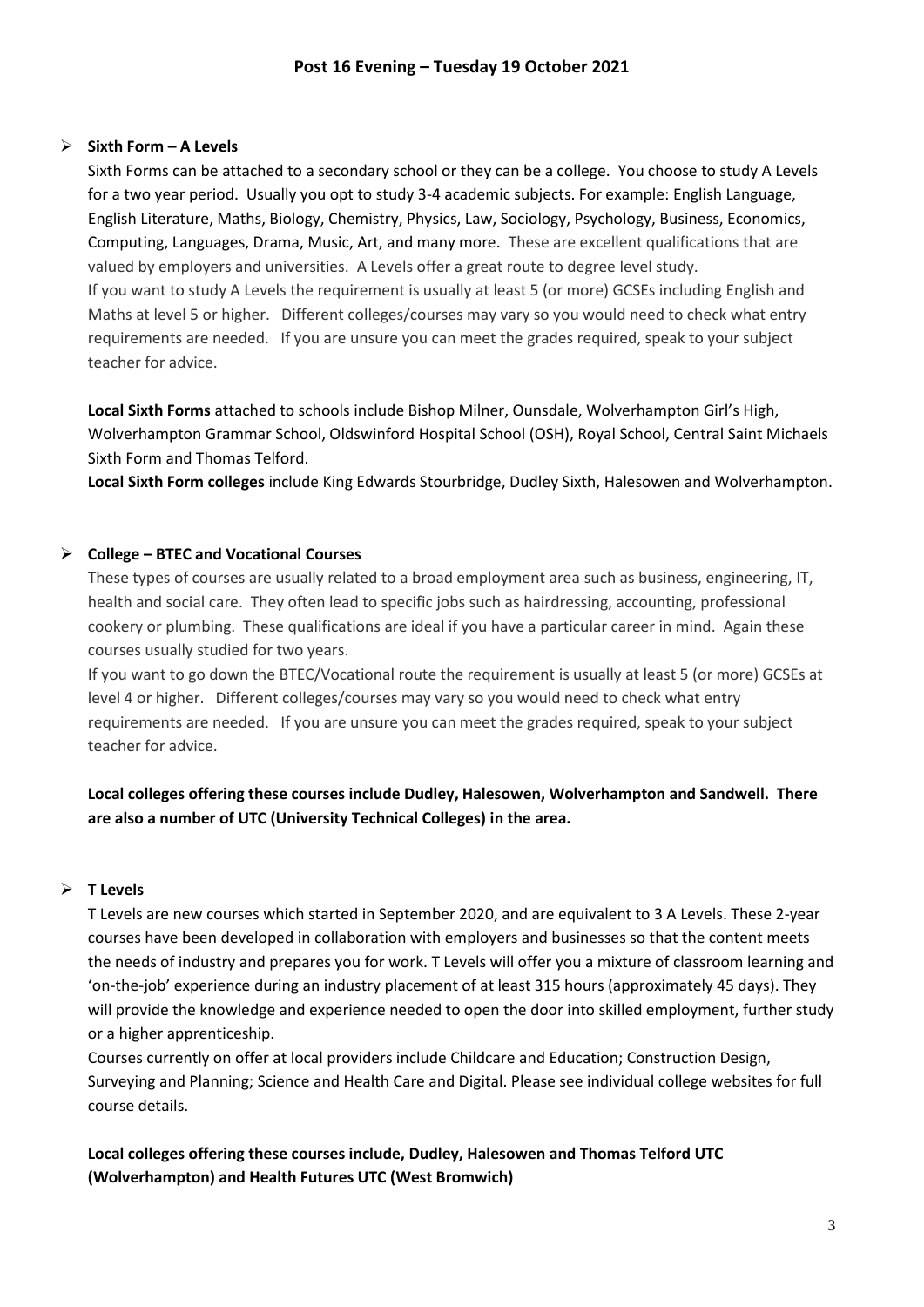# ➢ **Apprenticeships**

Apprenticeships give you the chance to learn - and gain nationally recognised qualifications - while getting a weekly wage.

Apprenticeships take 1 to 4 years to complete depending on the level. Some apprenticeships take students from the age of 16. Apprenticeships are graded in levels. There are some higher level apprenticeships available in: science, engineering, technology, retail, construction, business, administration, environmental services, etc. However there is a lot of competition for these placements and companies will look to take the best of the best and this is reflected in their entry requirements. Some colleges provide apprenticeship routes and will provide education but they will require you to secure your own work placement and this route does not guarantee a salary.

Entry requirements will depend on the Apprenticeship you want to do. Depending on your grades in GCSE Maths and English, you may also need to take a literacy and/or numeracy test.

| <b>GCSEs achieved (in school)</b>       | <b>Title</b>    | $\ $ Level $\ $ Final qualification achieved |  |
|-----------------------------------------|-----------------|----------------------------------------------|--|
| Fewer than 5 GCSEs at level 4 or higher | Intermediate    | $\vert$ 5 GCSE passes at levels 8 to 4       |  |
| 5 or more GCSE passes at level 4 to 8   | <b>Advanced</b> | $\vert$ 2 A level passes                     |  |

You could then go on to:

| Title of qualification | llLevel             | Final qualification achieved  |
|------------------------|---------------------|-------------------------------|
| Higher                 | $\vert$ 4,5,6 and 7 | Foundation degree and above   |
| Degree                 | $\vert$ 6 and 7     | Bachelor's or Master's degree |

**We will be offering after school sessions/workshops later in the term to support with apprenticeships. We will cover how and where to register with the national apprenticeship website, set alerts for vacancies, support with applications and CVs. Please check the careers noticeboard in the Atrium for details of these sessions – we will also use your school e-mail to keep you updated.**

# ➢ **Traineeships**

You can enrol with a training Provider who will:

Provide high quality work placements – where you can learn what's expected of you in the workplace, and develop links with local employers.

Provide flexible training - in other relevant areas to help you get ready for work, such as job search and interview skills, time-keeping and team working.

Provide study in English and Maths (if appropriate) – employers value these essential skills very highly. **Traineeships are unpaid.** At the end of your traineeship, if there is a job or apprenticeship vacancy with the work placement host, you should receive an interview. If there isn't a job or apprenticeship opportunity at that time, you will receive an exit interview with the employer who provided the work placement. In this interview you can discuss what you've learned, and how it might help you with things like updating your CV and getting into a job or an apprenticeship.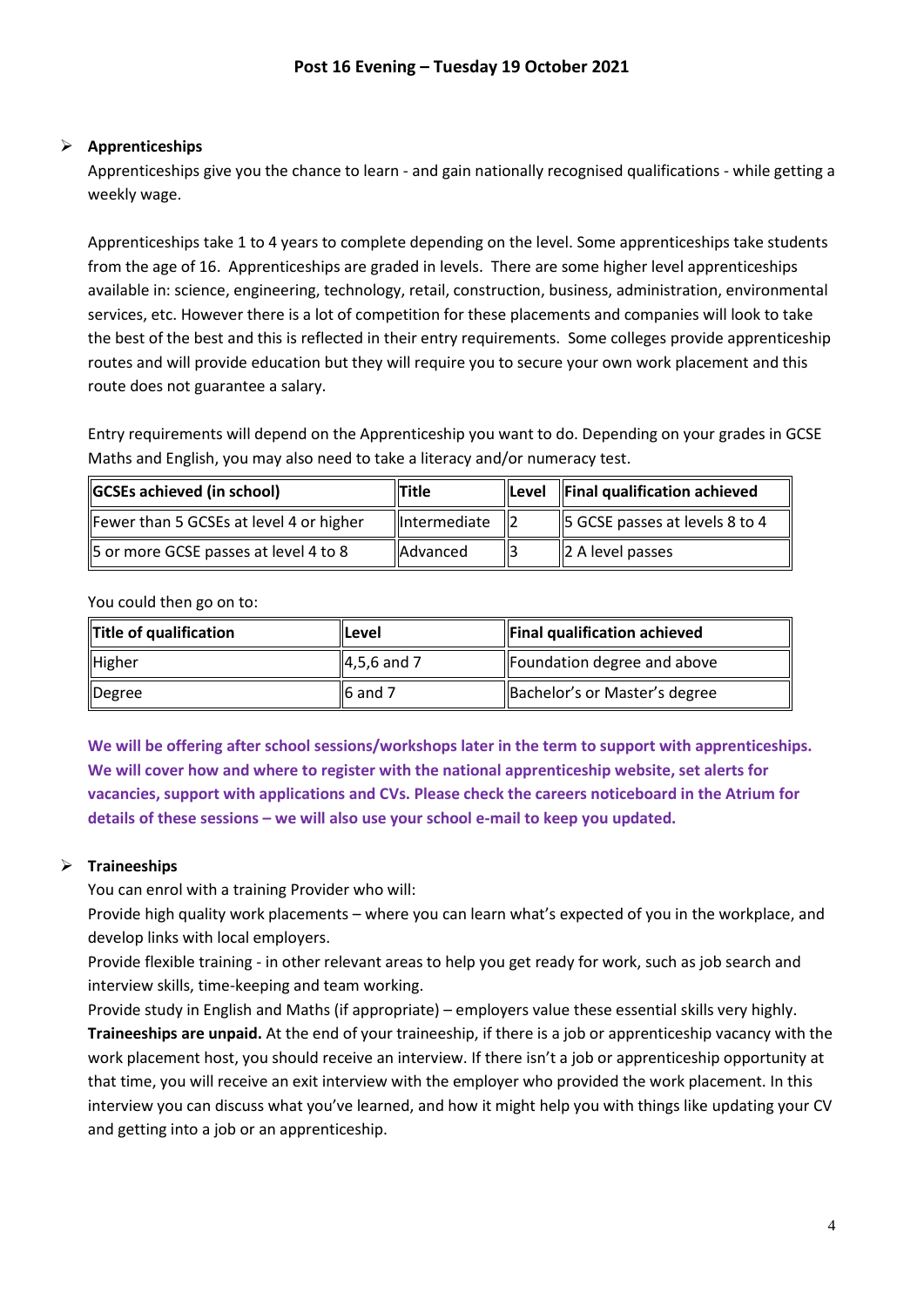# ➢ **Getting A Job**

You can consider leaving school and getting a job. At 16 years of age you can legally start work either full time or part time. If you are considering working full time you will need to have a clear idea of what it is you want to do and you will still have to be flexible in order to give yourself the best chance of getting employment.

Your employer **must** provide accredited training for you up until you are 18 years of age.

# ➢ **Armed Forces**

The 4 main branches of the armed forces open to school leavers are The Army, The Royal Navy, The Royal Marines and The Royal Air Force. There are a vast range of jobs available in all services including technicians, chefs, musicians and engineers.

**Whatever pathway you are looking at, you need to ensure that you will achieve the entry grades required by the college/provider. As a school we will have to write a reference for you so your attendance, punctuality, behaviour and effort will all be reported.** 

#### **Important Dates**

There will be many assemblies/careers sessions/college open days during Year 11. Below are the dates that have been set so far. We will keep you informed of any other important dates as and when they are confirmed. We will keep you updated by your school e-mail, assemblies and hand-outs. There is also a noticeboard in the Atrium and the Careers Office (D2) is open during break and lunch times.

| <b>DATE</b>                 | <b>EVENT</b>                   |                                                                                     |  |
|-----------------------------|--------------------------------|-------------------------------------------------------------------------------------|--|
| <b>Tuesday 21 September</b> | <b>GCSE EVENING: PREPARING</b> | This is an opportunity for all parents to know what the year ahead entails. We will |  |
| 2021                        | <b>FOR THE YEAR AHEAD</b>      | also share some strategies on how you can support your child through the year.      |  |
|                             | 7pm Theatre                    |                                                                                     |  |
| <b>Tuesday 19 October</b>   | <b>POST 16 EVENING</b>         | Compulsory evening for Year 11 students. This is an opportunity for all parents &   |  |
| 2021                        | 6pm onwards                    | students to meet a range of Post 16 providers in order to help make informed        |  |
|                             | Theatre & Stands               | choices about your child's next steps.                                              |  |
| <b>October Half Term</b>    |                                |                                                                                     |  |
| Wednesday 10                | Progress Data available for    | Parents can see the most recent progress data via Go4Schools. This should include   |  |
| November 2021               | parents/carers                 | predicted grades and effort data.                                                   |  |
|                             |                                |                                                                                     |  |
| Thursday 11 November        | Year 11 Parents'               | This is an opportunity for all parents/carers to meet teachers for all subjects to  |  |
| 2021                        | <b>Consultation Evening</b>    | discuss their child' progress.                                                      |  |
| W/C 6 December 2021         | <b>Mock Exams</b>              | This is the first set of mock exams this year.                                      |  |
|                             |                                | <b>Christmas Holidays</b>                                                           |  |
| Wednesday 26 January        | Year 11 Reports                | This is accessible via Go4Schools.                                                  |  |
| 2022                        |                                |                                                                                     |  |
|                             |                                | <b>February Half Term</b>                                                           |  |
| W/C 7 March 2022            | <b>Mock Exams</b>              | This is the second and final set of mock exams this year.                           |  |
| Tuesday 5 April 2022        | Progress Data available for    | Parents can see the most recent progress data via Go4Schools. This should include   |  |
|                             | parents/carers                 | predicted grades and effort data.                                                   |  |
| Wednesday 6 April 2022      | Year 11 Parents'               | This is an opportunity for all parents/carers to meet teachers for all subjects to  |  |
|                             | <b>Consultation Evening</b>    | discuss their child' progress.                                                      |  |
| <b>Easter Holiday</b>       |                                |                                                                                     |  |
| May 2022                    |                                | <b>GCSE WRITTEN EXAMS BEGIN</b>                                                     |  |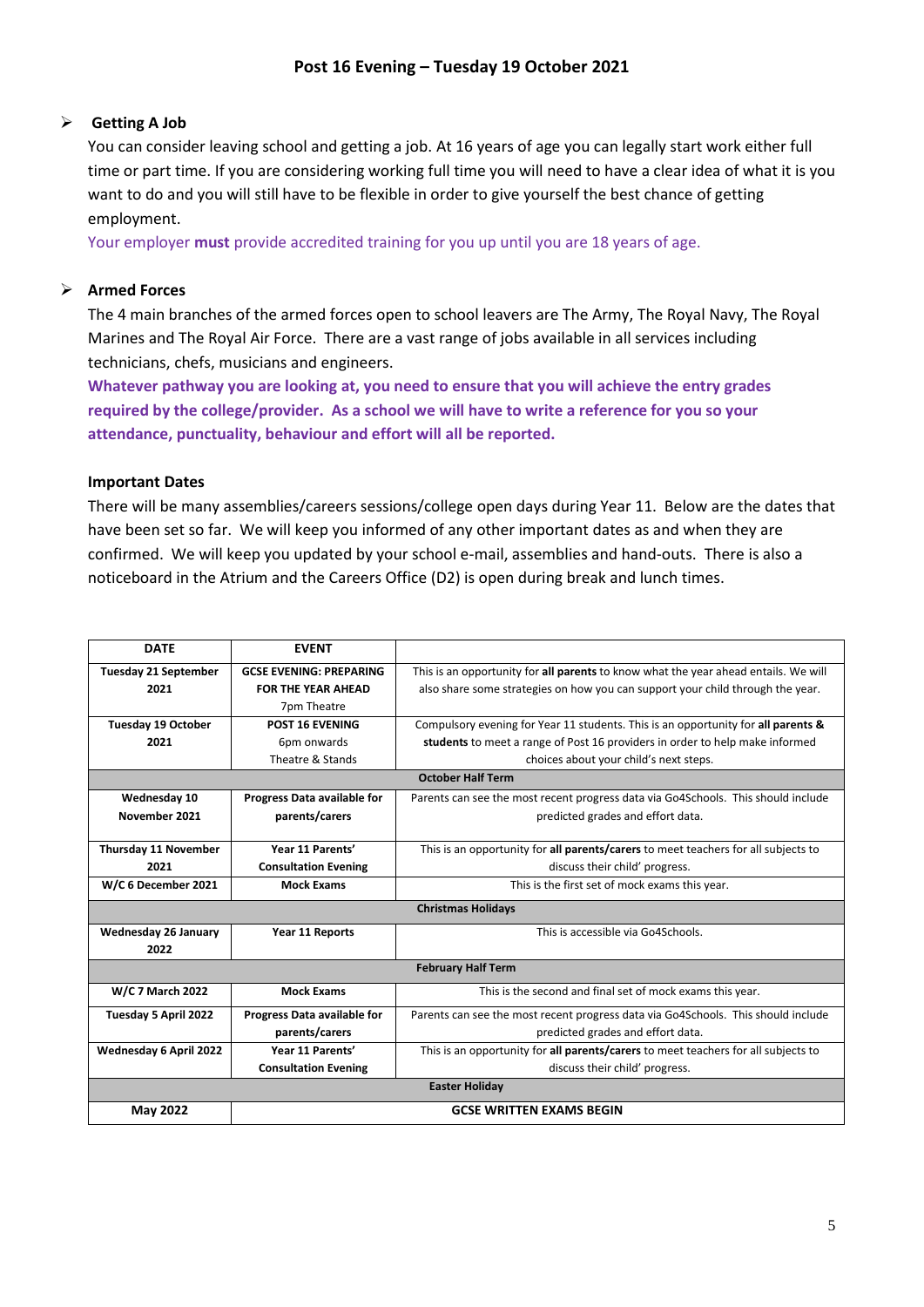#### **Local College, Sixth Form & UTC Addresses.**

**PLEASE NOTE SOME OF THE DATES AND TIMES OF THE OPEN EVENTS MAY CHANGE AND AT THE TIME OF PRINTING THIS PACK, SOME OF THE OPEN DAYS HAD NOT BEEN PUBLISHED. PLEASE MAKE SURE YOU CHECK COLLEGE WEBSITES FREQUENTLY.**

If you are applying to a sixth form make sure you check the closing dates for applications. Most sixth form closing dates are usually earlier than college closing dates (December/early January).

#### **Wolverhampton Grammar School**

Compton Road, Wolverhampton WV3 9RB Admissions contact number; 01902 422939

❖ Open Day- Saturday 9th October 2021, from 11am-3pm

#### **King Edward V1 College**

Lower High Street, Stourbridge DY8 1TD Admissions contact number; 01384 398100 email; [admissions@kedst.ac.uk](mailto:admissions@kedst.ac.uk)

- ❖ Open Evening- Thursday 14th October from 6pm
- ❖ Open Day Saturday 16th October, from 9am 2pm

#### **Oldswinford Hospital School (Sixth Form)**

Heath Lane, Stourbridge DY8 1QX

Admissions contact number; 01384 817325

❖ Open Evening- Tuesday 19th October 2021 from 7.00pm

#### **Dudley College**

The Broadway- The Broadway, Dudley DY1 4AS Dudley Evolve- Tower Street, Dudley DY1 1AF Dudley Aspire- The Broadway, Dudley, DY1 4AR Priory Villa- 3 Ednam Road, Dudley, DY1 1HL Dudley Enhance- Priory Road, Dudley, DY1 4AD Dudley Advance- Priory Road, Dudley, DY1 4AD Dudley Advance II- Priory Road, Dudley, DY1 4AD Motor Vehicle Centre- Wolverhampton Street, Dudley, DY1 3AH CAT (Construction Apprenticeship Training) Centre- Waterfront Business Park, Brierley Hill, DY5 1LX Admissions contact telephone number- 01384 363363 **Dudley Sixth**- 3A, Ednam Road, Dudley DY1 1HL- 0800 783 6095 **Black Country & Marches Institute of Technology**- Zoological Way, Dudley DY1 4AE- 01384 363363

❖ Open Day- Saturday 16 October 2021, 10am- 2pm

#### **Halesowen College**

Whittingham Road, Halesowen, B63 3NA

Admissions contact telephone number; 0121 602 7777 e-mail; info@halesowen.ac.uk

❖ Open Day- Saturday 16th October 2021, 10am-2pm

#### **Wolverhampton College**

Paget Road Campus – Paget Road, Wolverhampton WV1 0DU, telephone number; 01902 836000 Metro One campus – Bilston Street, Wolverhampton WV1 3AH, telephone number; 01902 821300

❖ Open Evening – Wednesday 6 October 2021, 4.00 – 7.00pm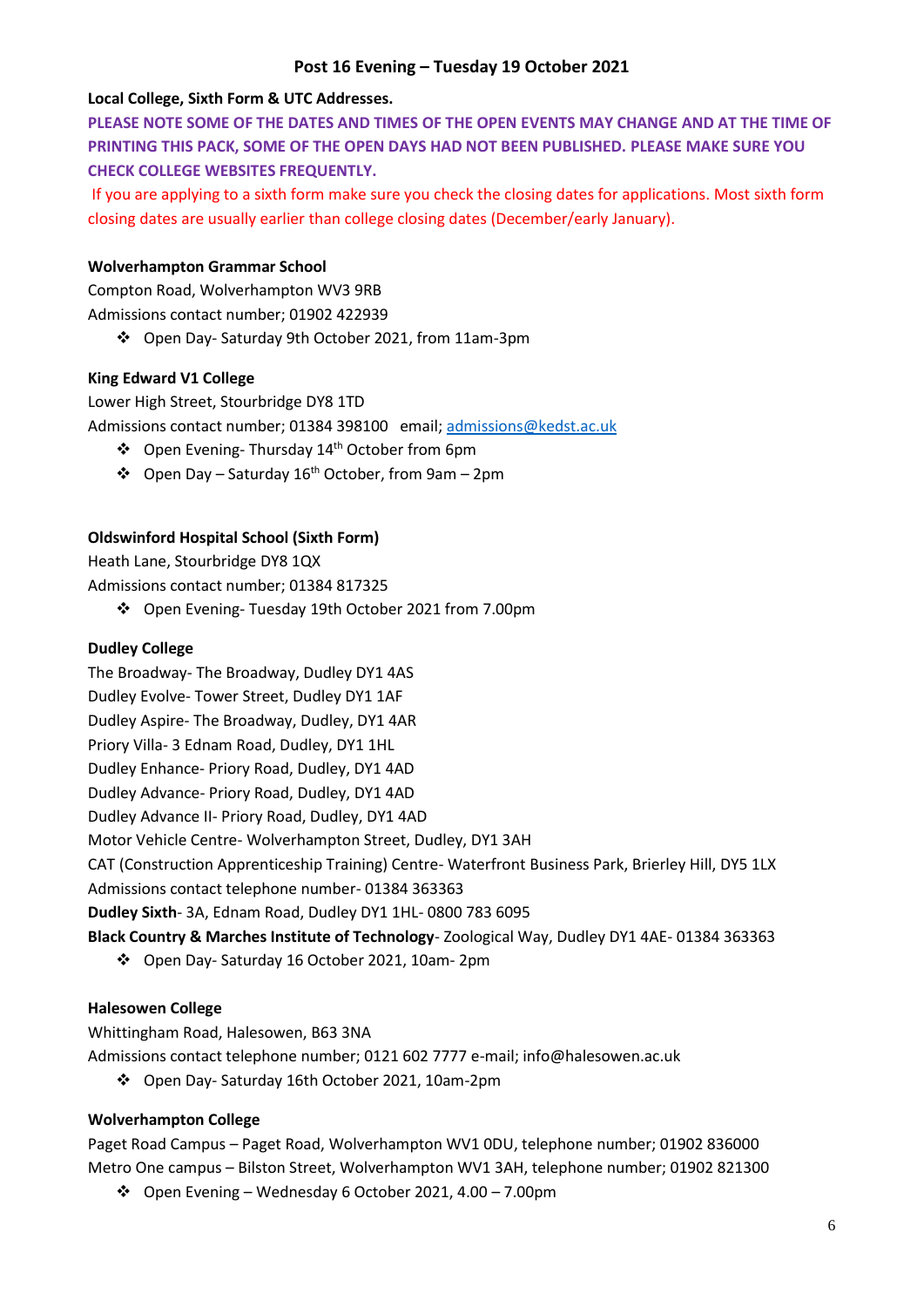# **SWB6th**

Ormiston SWB Academy, Dudley Street, Bilston, WV14 0LN

Admissions contact telephone number; 01902 493797 e-mail; [enquiries@oswba.co.uk](mailto:enquiries@oswba.co.uk)

❖ TBC

# **Sandwell College & Saint Michaels Sixth Form**

1 Spon Ln, West Bromwich B70 6AW

Admissions contact telephone number; 0121 667 5000 email; [enquiries@sandwell.ac.uk](mailto:enquiries@sandwell.ac.uk)

- ❖ Open Evening Thursday 30th September 2021, 4.00pm 7.00pm
- ❖ Open Day Saturday 2nd October 2021, 11.00am 3.00pm
- ❖ Open Evening Thursday 11th November 2021, 4.00pm 7.00pm
- ❖ Open Day Saturday 13th November 2021, 11.00am 3.00pm

# **Bishop Milner Catholic College (Sixth Form)**

Burton Road, Dudley DY1 3BY

Admissions contact telephone number; 01384 889422

❖ Thursday 21 October 2021, from 6pm – 8.00pm

# **Ounsdale (Invictus) Sixth Form**

Ounsdale Road, Wombourne, WV5 8BJ Admissions contact telephone number; 01902 504940

❖ Please check with college for dates

# **Wolverhampton Girls' High School (Sixth Form)**

Tettenhall Road, Wolverhampton WV6 0BY

Admissions contact telephone number; 01902 551515 e-mail; [enquiries@wghs.org.uk](mailto:enquiries@wghs.org.uk)

❖ Please check with college for dates

# **The Royal School**

Penn Road, Wolverhampton WV3 0EG

Admissions contact telephone number; 01902 341230

❖ Open Day, Saturday 13 November 2021 – times TBC

# **Thomas Telford School (Sixth Form)**

Old Park, Telford TF3 4NW

Admissions contact telephone number; 01952 200000 e-mail; [admissions@ttsonline.net](mailto:admissions@ttsonline.net)

❖ Applications open 1 October 2021 – please refer to website for further information https://www.ttsonline.net/page/admissions-6th-form

# **Thomas Telford University Technical College:**

Cambridge St, Wolverhampton WV10 0JR

Contact telephone number; 01902 872180 e-mail[; info@wmcutc.co.uk](mailto:info@wmcutc.co.uk)

❖ Virtual Tours only – dates TBC

# **Health Futures University Technical College** - 350 High St, West Bromwich B70 8DJ

Contact telephone number; 0121 794 2888 e-mail[; admin@healthfuturesutc.co.uk](mailto:admin@healthfuturesutc.co.uk)

❖ Open Day, Saturday 25 September 2021. PLEASE BOOK TIMESLOT VIA WEBSITE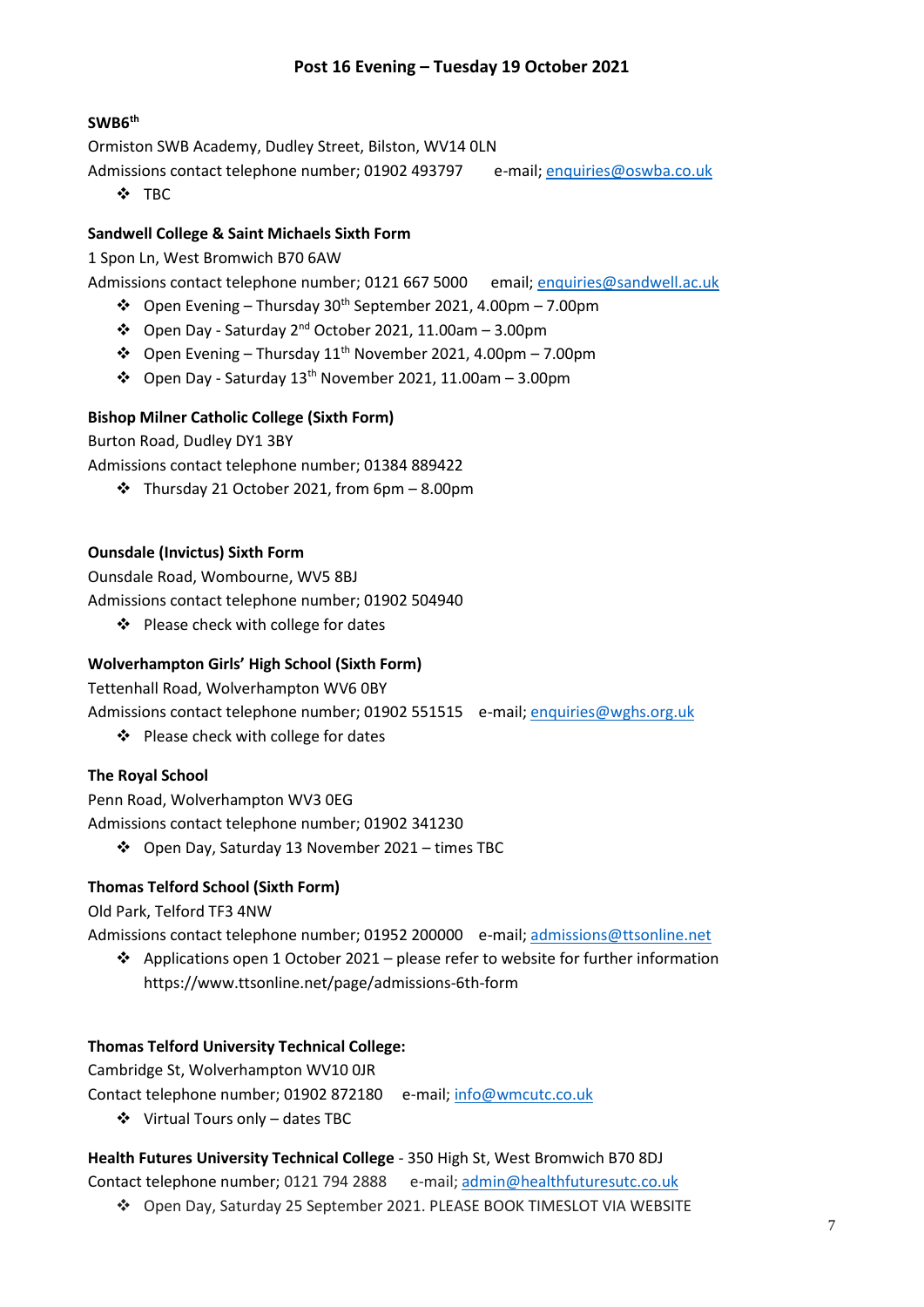**Juniper Training (Training Provider) –** Water Front, Merry Hill DY5 1XG and Cleveland Street, Wolverhampton WV1 3HR. Telephone 01384 573783 / 01902 570111

**Nova Training (Training Provider)** – Halesowen Road, Netherton, Dudley, DY2 9PY Telephone number; 01384 235383

**LEMA (Engineering and Manufacturing Academy)** – Cinder Bank, Dudley DY2 9AP Telephone number; 01384 256113

#### **College Applications**

You should ensure that you attend as many college open days as you can because you need to make sure you find the right one for you and your career path – not just where your friends are going!

Check what courses are available at each establishment and what GCSE entry grades are required - if you are unsure about anything ask college staff to explain.

You will need to apply direct to each college – usually you can do this at the open days or at home on-line. You can apply to more than one college and for more than one course**. Check the closing date for applications** – sixth form deadlines are usually earlier that the main colleges.

When completing the application form make sure that you writing is legible and that someone checks it before submitting it to the college. Sixth Forms may require a personal statement to accompany the application. Your personal statement is your golden opportunity to sell yourself/make you stand out from the crowd, so make sure that it makes an impact. Personal statements that create a first good impression are well-constructed, don't contain any spelling mistakes or bad grammar, and support what you are saying in your application form. Further help and guidance with personal statements will be given in school at careers drop-in sessions. We will keep you informed of the dates of the sessions.

Once your application to a college/Sixth Form has been received, you will be invited to an interview. You will need to take your latest predicted grades, attendance and punctuality information to the interview. Before the interview day, make sure you have the correct time and know where to go. This may mean that you do a 'dummy run' prior to the interview so you can arrive there on time. Make sure that you are smart and presentable too.

The college may not let you know at the interview if you have been accepted onto the course – they will usually write to you. We advise that you initially accept **all** offers made to you at this stage and then later decline any offers that you do not want.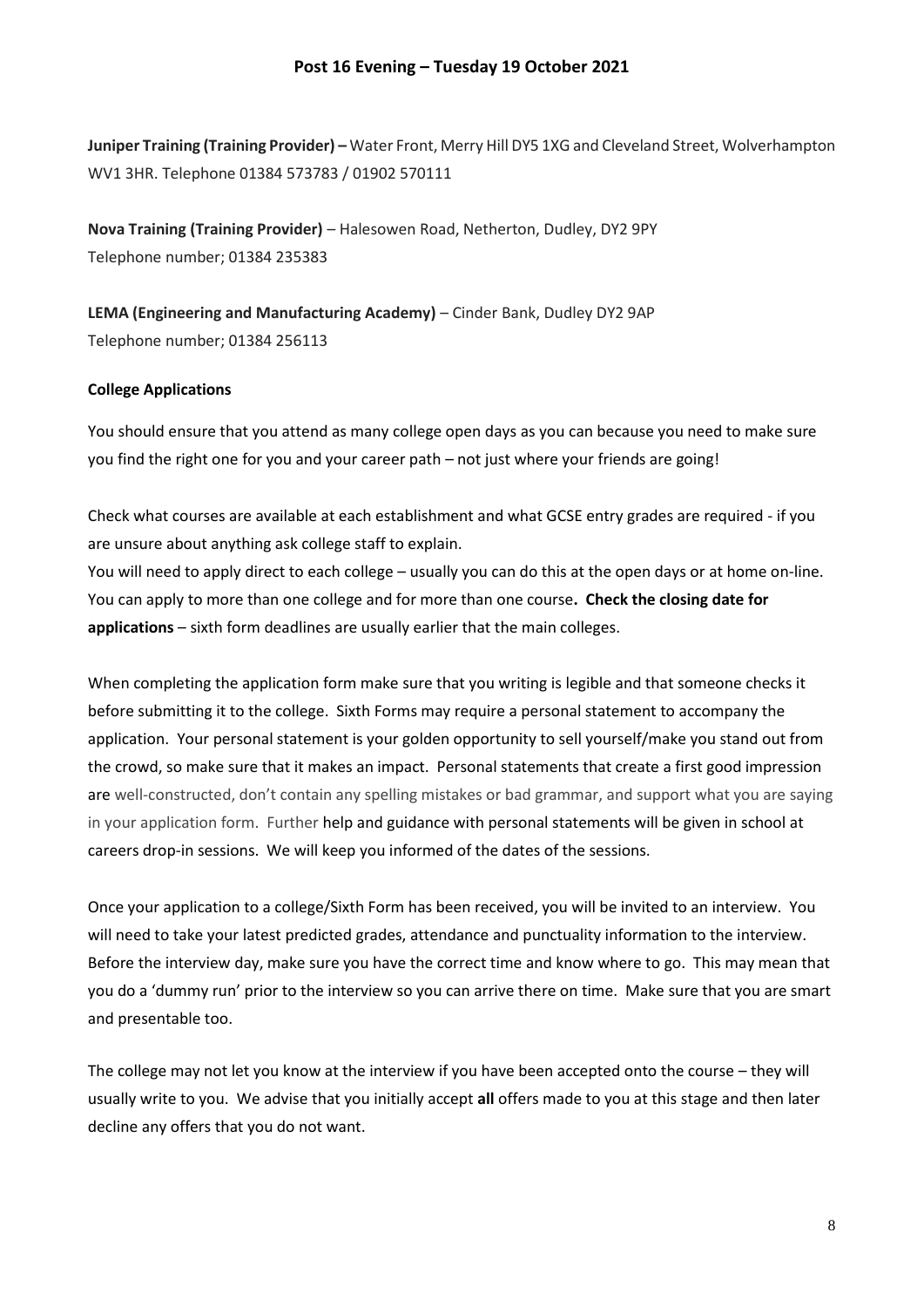# **Apprenticeship Applications and Traineeships**

Apprenticeships combine practical training in a job with study. There are still entry requirements for apprenticeships and these will depend upon the individual apprenticeship but you will need to re-sit your Maths and English GCSE (and science if applicable) if you do not achieve at least a Level 4. It is no longer just construction and engineering that offer apprenticeships - now you can go into 170 industries with 1400 different job roles such as design assistant, cabin crew, dental nurse or trainee accountant.

We will be offering advice and guidance in school later in the term on how to apply for apprenticeships (and traineeships) but you can get invaluable advice at https://nationalcareersservice.direct.gov.uk/youngpeople/Pages/apprenticeshipstraineeships/apprenticesh ips.aspx

Traineeships: Whether you go for a traineeship or apprenticeship will usually depend on your GCSE qualifications. All traineeships are the same level and usually last up to 6 months. They provide high quality work placements where you can learn what's expected of you in the workplace, and develop links with local employers; flexible training - in other relevant areas to help you get ready for work, such as job search and interview skills, time-keeping and team working; study in English and Maths (if appropriate).

At the end of your traineeship, if there is a job or apprenticeship vacancy with the work placement host, you should receive an interview. If there isn't a job or apprenticeship opportunity at that time, you will receive an exit interview with the employer who provided the work placement. In this interview you can discuss what you've learned, and how it might help you with things like updating your CV and getting into a job or an apprenticeship. **You do not get paid whilst you are on a traineeship.** 

You will still need to complete and application form and usually send an accompanying letter to apply for apprenticeships and traineeships and the same advice and guidance applies as if you were completing a college/sixth form application.

Apprenticeships advice; <https://www.gov.uk/topic/further-education-skills/apprenticeships> **There are numerous helpful and informative websites to that offer support and guidance with you with Post 16 choices including the school website. Mr Pete Small (YETI) who you have had your careers interview with also offers webinars and live events through his website.**

| Apprenticeship Vacancies-       | https://www.gov.uk/apply-apprenticeship                          |
|---------------------------------|------------------------------------------------------------------|
| <b>Black Country LEP</b>        | https://www.blackcountrylep.co.uk/our-strategy/people/support-   |
|                                 | for-school-leavers/                                              |
| <b>Barclays Life Skills</b>     | https://www.barclayslifeskills.com                               |
| Youth Employment UK             | https://www.youthemployment.org.uk/                              |
| <b>National Careers Service</b> | https://nationalcareersservice.direct.gov.uk/                    |
| Labour Market Information (LMI) | http://www.lmiforall.org.uk/widget/                              |
| Prospects                       | https://www.prospects.ac.uk/jobs-and-work-experience/job-sectors |
| Pete Small (YETI)               | Pete@theyetiltd.com                                              |
| Dormston School Website         | https://dormston.dudley.sch.uk/careers-education-guidance/       |